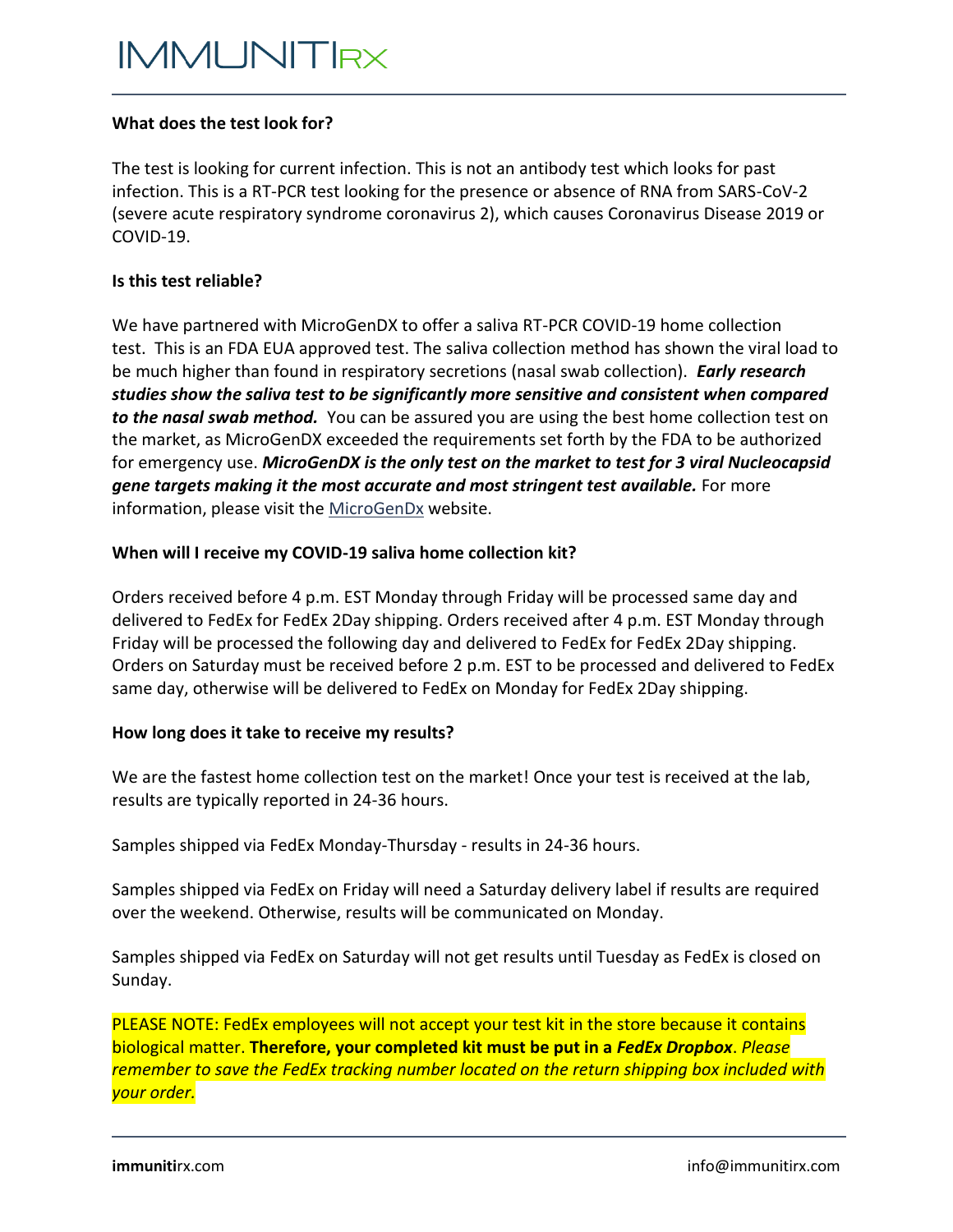## **How will I be notified of my result?**

You will be notified by text message once the results are in. Travelers needing documentation will receive an email with results attached. Please see the Terms of Service and Privacy Policy during the checkout process for more information.

#### **Who can be tested?**

Anyone! You do not need to have symptoms to purchase a test. If you think you have been exposed, the ideal time to test is 5 or more days after the exposure or sooner if you develop symptoms.

I am traveling and need a COVID-19 test prior to departure**.**

Many destinations are requiring documentation of a negative RT-PCR COVID-19 test upon arrival. ImmunitiRx can certainly help!

**DISCLAIMER:** It is the traveler's responsibility to identify the destination requirements for test acceptance and timeline start date (whether from the sample or results). Note these may vary by destination. Please read the destination requirements carefully to determine when to send your sample to the lab. ImmunitiRx, LLC is not responsible for FedEx shipping delays or MicroGenDx testing delays.

**IMPORTANT FOR TRAVELERS**: Timely delivery to *FedEx Dropbox* prior to final pick-up time on any given day is the customer's responsibility. ImmunitiRx has no control over shipment delivery. Please consider your timing needs for results - Weekend results will require a Saturday delivery to the lab, with the customer shipping the sample(s) before final Friday pick-up time, with a Saturday delivery label.

Remember, if you are taking a test for travel, **the name on your Lab Form MUST MATCH YOUR TRAVEL DOCUMENTS EXACTLY**. Write clearly so the lab can read it!

# **Please order your kit ahead of time and chec[k www.fedex.com](https://www.fedex.com/) for your local dropbox pick up times. Also, take the following into account:**

- Samples dropped at FedEx Monday-Thursday results in 24-36 hours from receipt at lab.
- Sample dropped at FedEx on **Friday will need a Saturday delivery label** if results are required over the weekend. Otherwise, results will not be communicated until Monday or Tuesday.
- Sample dropped at FedEx on Saturday will not get results until Tuesday as FedEx is closed on Sunday.